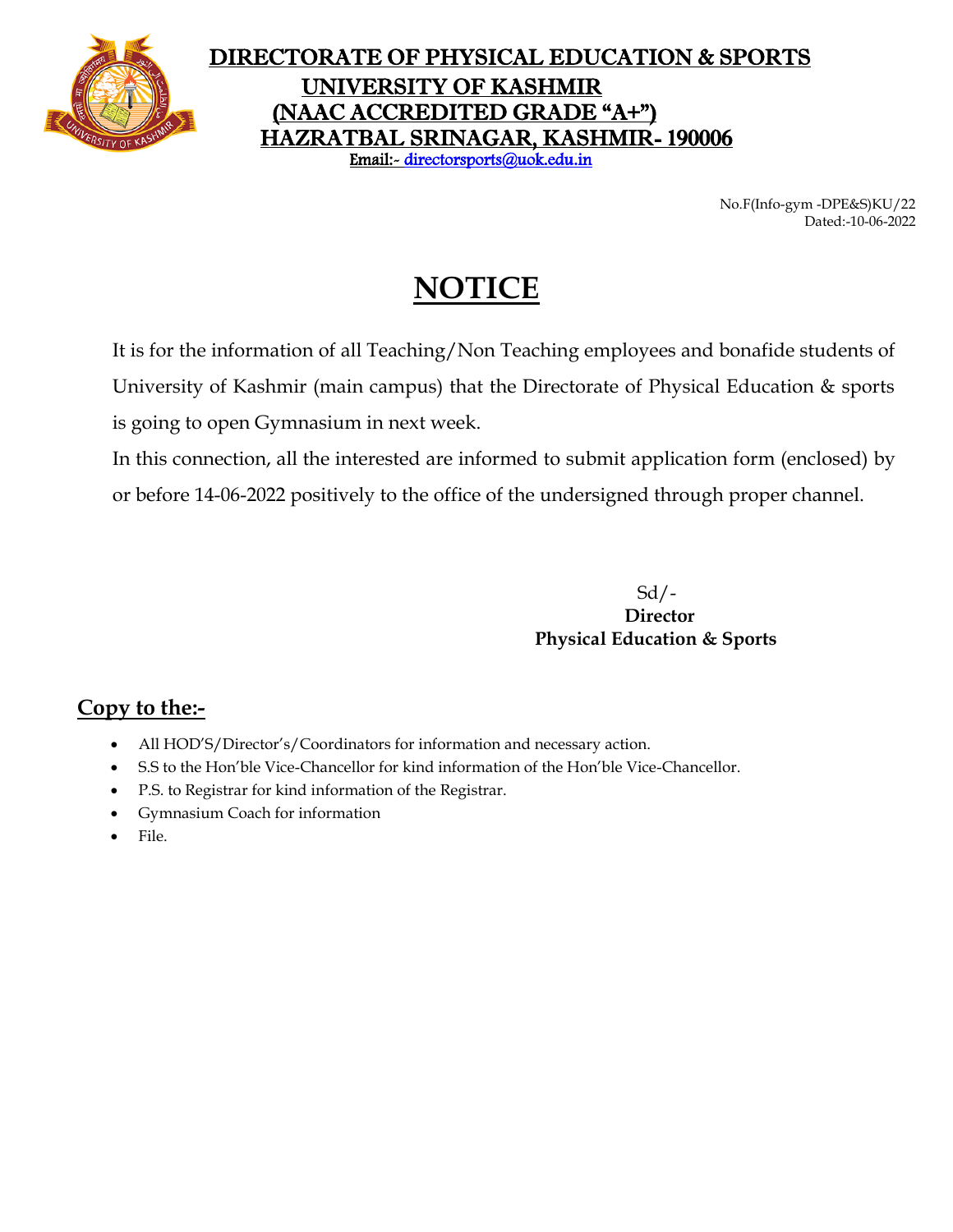

## DIRECTORATE OF PHYSICAL EDUCATION & SPORTS UNIVERSITY OF KASHMIR (NAAC ACCREDITED GRADE "A+") HAZRATBAL SRINAGAR, KASHMIR- 190006 Email:- [directorsports@uok.edu.in](mailto:directorsports@uok.edu.in)

## **Gymnasium Application form for Employees (Teaching/Non Teaching)**

\_\_\_\_\_\_\_\_\_\_\_\_\_\_\_\_\_\_\_\_\_\_\_\_\_\_\_\_\_\_\_\_\_\_\_\_\_\_\_\_\_\_\_\_\_\_\_\_\_\_\_\_\_\_\_\_\_\_\_\_\_\_\_\_\_\_\_\_\_\_\_\_\_\_\_\_\_\_\_\_\_\_\_\_\_\_\_\_\_\_\_\_\_\_

\_\_\_\_\_\_\_\_\_\_\_\_\_\_\_\_\_\_\_\_\_\_\_\_\_\_\_\_\_\_\_\_\_\_\_\_\_\_\_\_\_\_\_\_\_\_\_\_\_\_\_\_\_\_\_\_\_\_\_\_\_\_\_\_\_\_\_\_\_\_\_\_\_\_\_\_\_\_

**Signature of applicant** 

#### **Recommendation of HOD/In Charge officer**

**Signature**